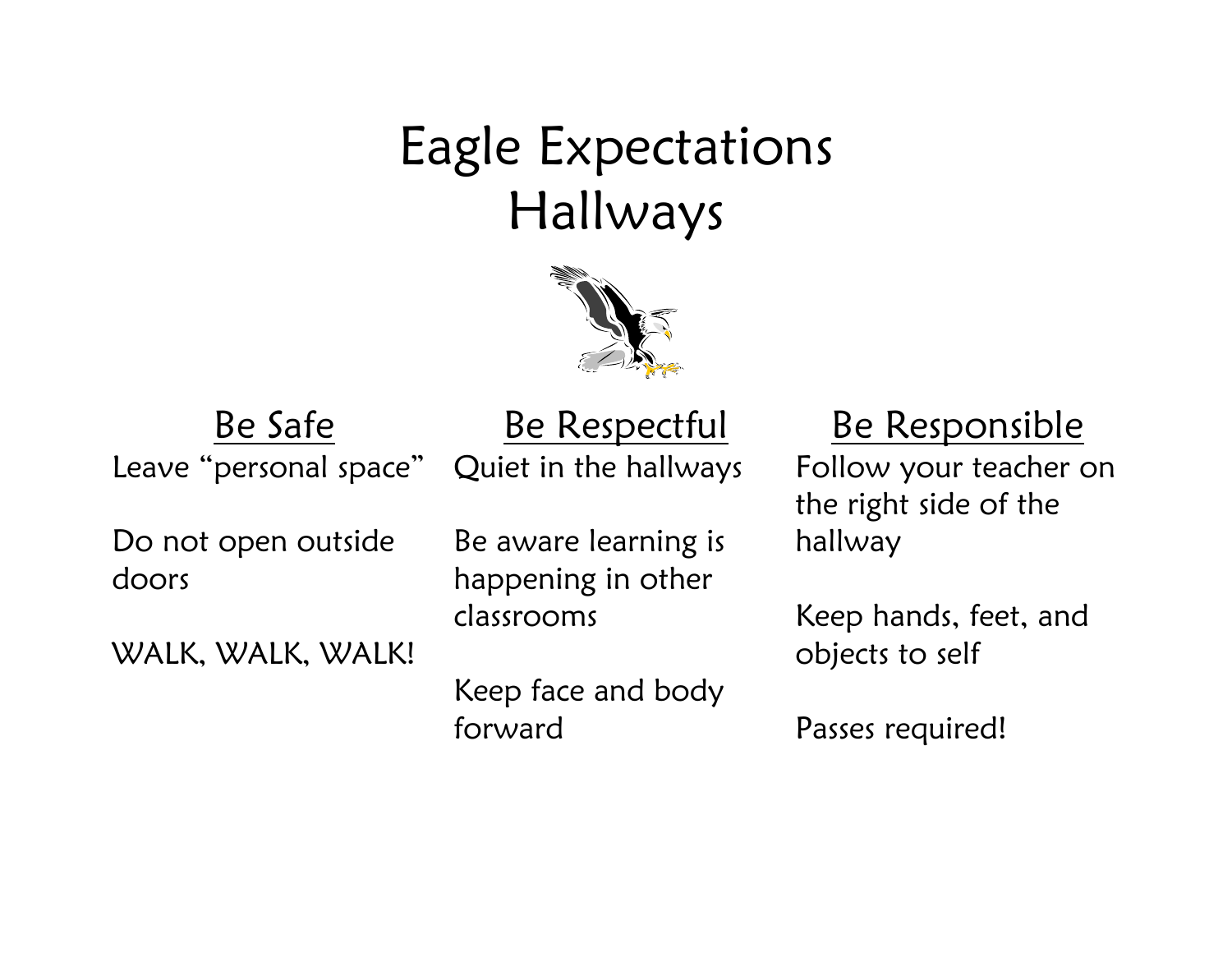## Eagle Expectations Bathroom & Bubblers



Wash hands with soap and water

Give privacy to others

Be Safe Be Respectful Be Responsible Get in and Get Out

Water stays in the sink

One at a time for the bubbler

Use soft voices

Line up quietly and get your drink quickly

Leave bathroom the way you found it - Keep the bathroom clean!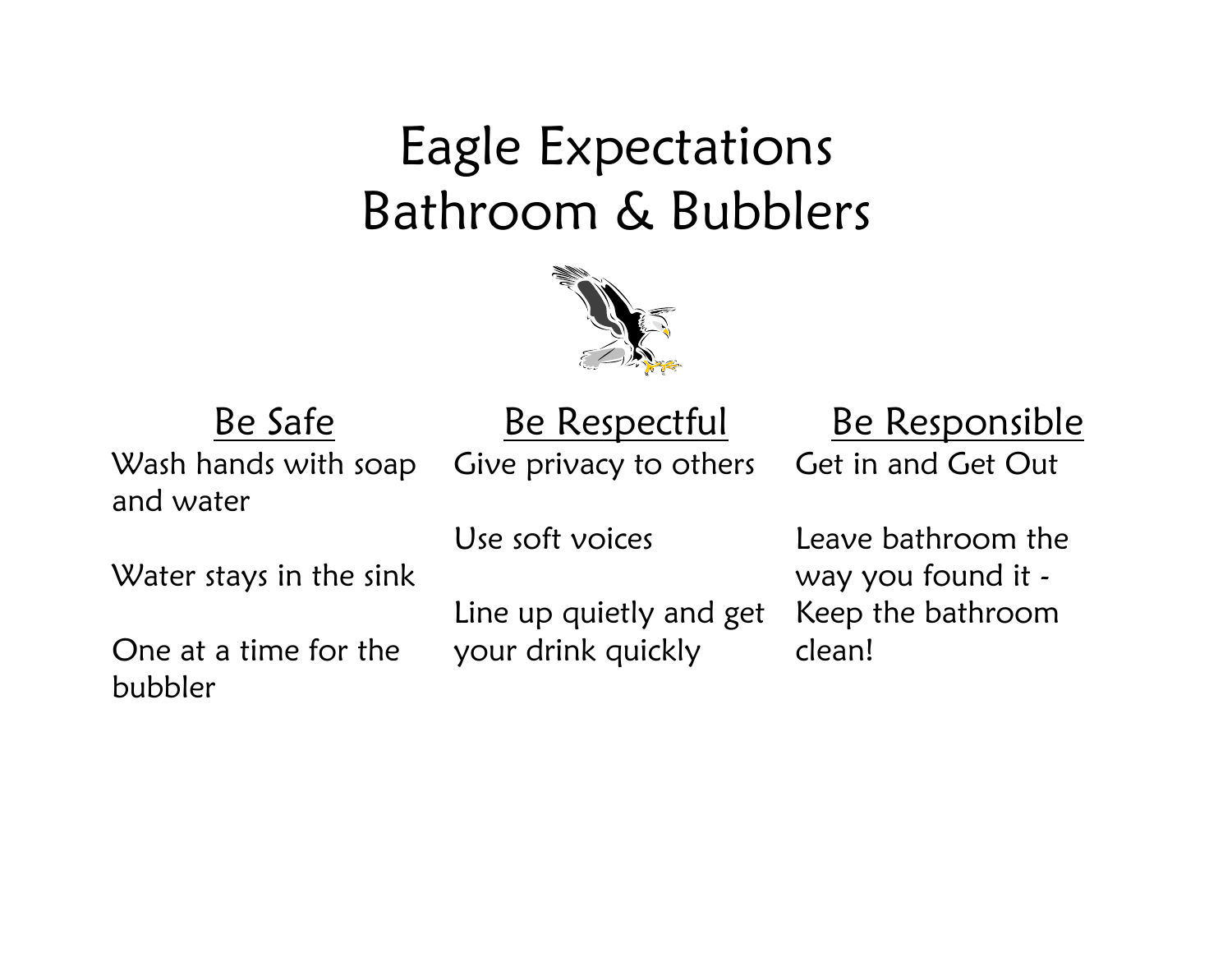## Eagle Expectations Cafeteria



Keep your hands, feet, and lunch to yourself

Stay in your assigned seat/table

Follow adult rules the first time and every time

### Be Safe Be Respectful Be Responsible

Clean up eating area when done

Line up quickly and quietly with your class

Keep your voice at "conversation" level

Use good table manners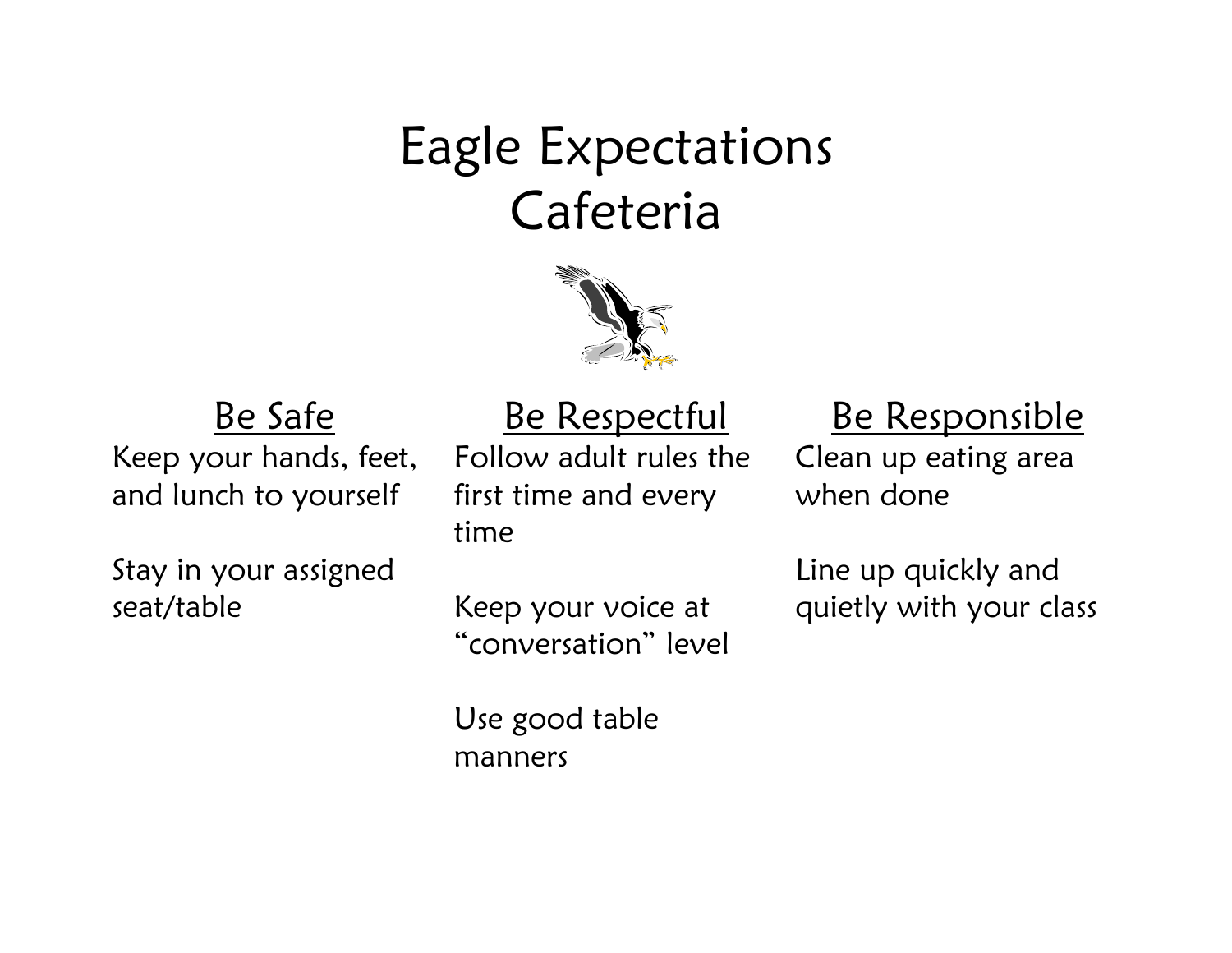# Eagle Expectations Playground



Play with equipment appropriately and safely

Use hands and feet appropriately

Follow adult rules the first time and every time

Be Safe Be Respectful Be Responsible

Dress appropriately for the weather

Play fairly and include everyone

Take turns and play together

Accept consequences without arguing or complaining

Line up calmly and quickly in the correct line